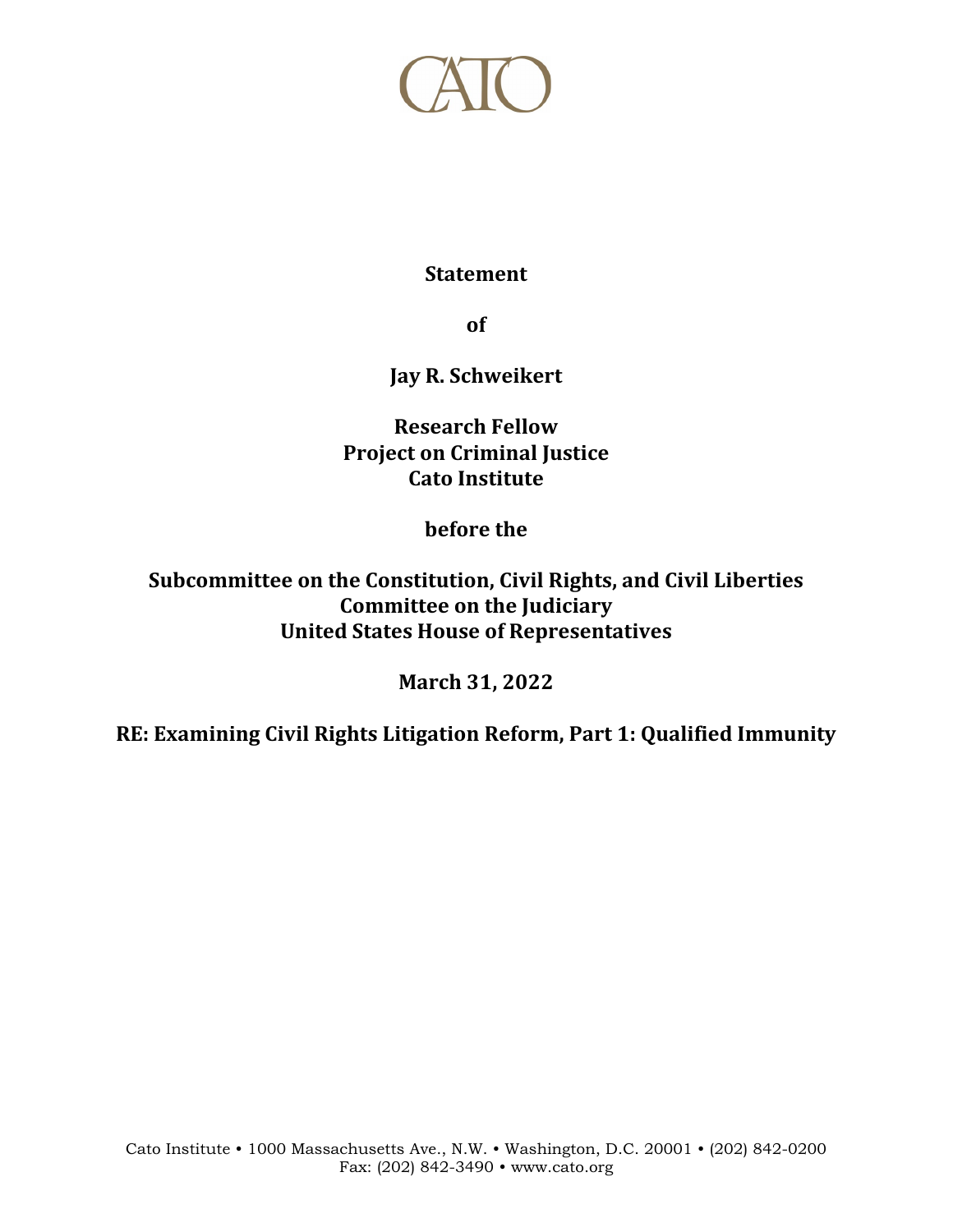Chair Cohen, Ranking Member Johnson, and Members of the Subcommittee:

Thank you for convening this hearing on Examining Civil Rights Litigation Reform, on March 31, 2022, and for providing the opportunity to express my views. My primary area of research and advocacy for the last several years has been the doctrine of qualified immunity. I am writing today to provide a brief overview of the doctrine, to explain how qualified immunity has severely undermined both the deterrent and remedial effects of our primary federal civils rights statute, and to identify and explain some of the most persistent misunderstandings around this issue.

In the landmark Supreme Court case of *Marbury v. Madison*, Chief Justice John Marshall stated that: "The government of the United States has been emphatically termed a government of laws, and not of men. It will certainly cease to deserve this high appellation, if the laws furnish no remedy for the violation of a vested legal right."<sup>[1](#page-1-0)</sup> Stated differently, the substance of constitutional rights means little if state actors can violate those rights with impunity.

Congress created a robust means for ensuring the accountability of state and local officials back in 1871, when it passed what would become our primary civil rights statute. That statute is presently codified at 42 U.S.C. § 1983, and thus is usually called "Section 1983" after its place in the U.S. Code. It was first passed by the Reconstruction Congress as part of the 1871 Ku Klux Klan Act, which itself was part of a series of "Enforcement Acts" designed to help secure the promise of liberty and equality enshrined in the then-recently enacted Fourteenth Amendment.[2](#page-1-1)

As currently codified, the statute states as follows:

Every person who, under color of any statute, ordinance, regulation, custom, or usage, of any State or Territory or the District of Columbia, subjects, or causes to be subjected, any citizen of the United States or other person within the jurisdiction thereof to the deprivation of any rights, privileges, or immunities secured by the Constitution and laws, shall be liable to the party injured in an action at law, suit in equity, or other proper proceeding for redress  $\dots$ <sup>[3](#page-1-2)</sup>

In other words, the statute states simply and clearly that any state actor who violates someone's constitutional rights "shall be liable to the party injured." The purpose behind creating such a cause of action is quite simple: individuals whose rights are violated

<span id="page-1-0"></span><sup>1</sup> 5 U.S. (1 Cranch) 137, 163 (1803).

<span id="page-1-1"></span><sup>2</sup> *See* An Act to Enforce the Provisions of the Fourteenth Amendment to the Constitution of the United States, and for Other Purposes, ch. 22, § 1, 17 Stat. 13 (1871).

<span id="page-1-2"></span><sup>3</sup> 42 U.S.C. § 1983.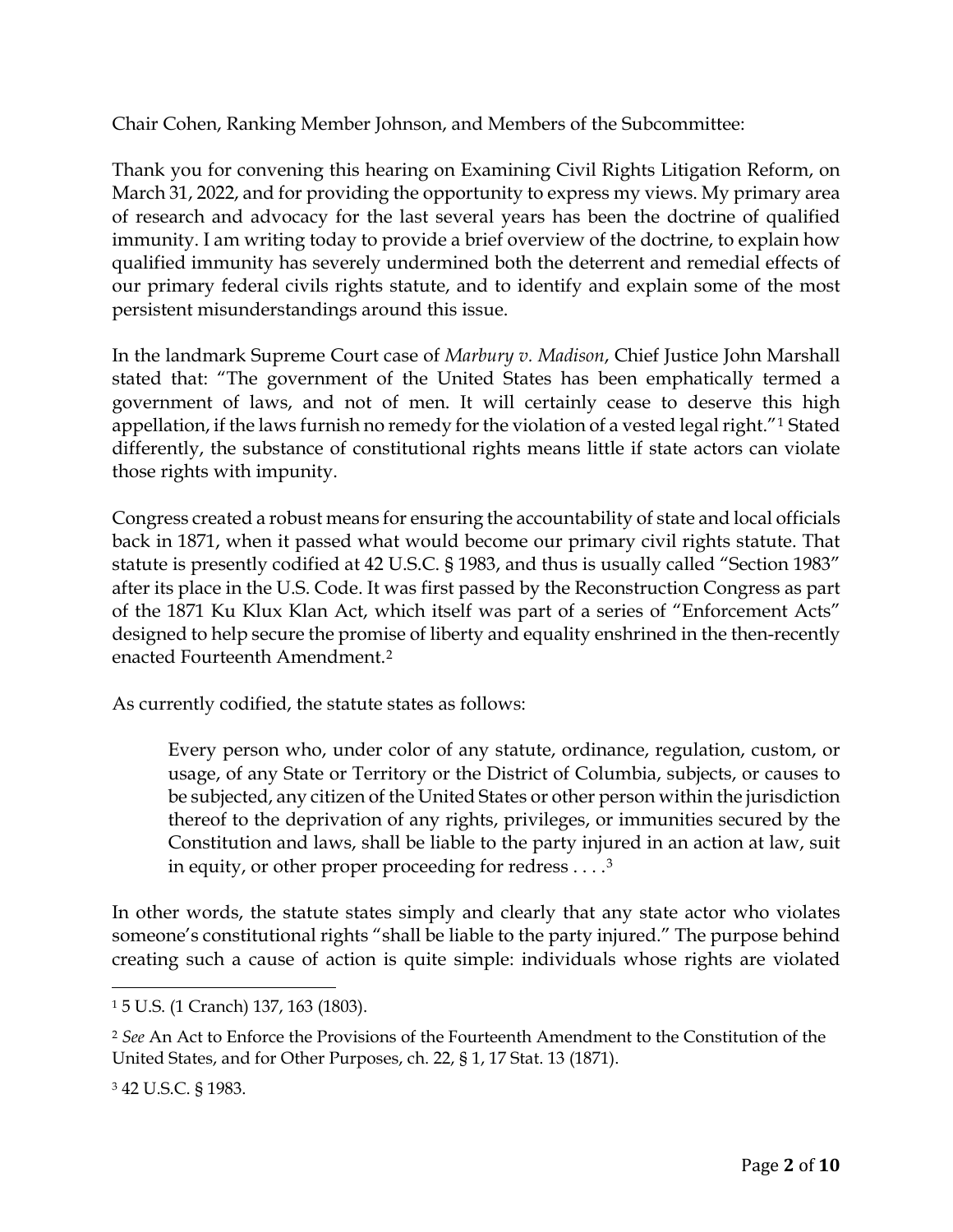deserve a remedy, and at a structural level, the potential for such a remedy ensures accountability among public officials.

But the Supreme Court has effectively gutted the effect of Section 1983 through the invention of a doctrine called "qualified immunity." This judicial doctrine shields state and local officials from liability, even when they act unlawfully, so long as their actions did not violate "clearly established law."<sup>[4](#page-2-0)</sup> In practice, this is a huge hurdle for civil rights plaintiffs, because the Court has repeatedly insisted that "clearly established law must be 'particularized' to the facts of the case."[5](#page-2-1) In other words, to overcome qualified immunity, civil rights plaintiffs generally must show not just a clear legal *rule*, but a prior case in the relevant jurisdiction with functionally identical *facts*.

Although the Supreme Court has always purported to say that an exact case on point is not strictly necessary,<sup>[6](#page-2-2)</sup> it has also stated that "existing precedent must have placed the statutory or constitutional question beyond debate."<sup>[7](#page-2-3)</sup> And in practice, lower courts routinely hold that even seemingly minor factual distinctions between a case and prior precedent will suffice to hold that the law is not "clearly established." To give just a couple concrete examples:

• In *Baxter v. Bracey*,<sup>[8](#page-2-4)</sup> the Sixth Circuit granted qualified immunity to two police officers who deployed a police dog against a suspect who had already surrendered and was sitting on the ground with his hands up. A prior case had already held that it was unlawful to use a police dog without warning against an unarmed suspect laying on the ground with his hands at his sides.<sup>[9](#page-2-5)</sup> But despite the apparent factual similarity, the *Baxter* court found this prior case insufficient to overcome qualified immunity because "Baxter does not point us to any case law suggesting that *raising his hands, on its own*, is enough to put [the defendant] on notice that a canine apprehension was unlawful in these circumstances." [10](#page-2-6) In other words, prior case law holding unlawful the use of police dogs against non-threatening suspects who surrendered by *laying on the ground* did not "clearly establish" that

<span id="page-2-0"></span><sup>4</sup> *See White v. Pauly*, 137 S. Ct. 548, 551-52 (2017).

<span id="page-2-1"></span><sup>5</sup> *Id.* at 552 (quoting *Anderson v. Creighton*, 483 U.S. 635, 640 (1987)).

<span id="page-2-2"></span><sup>6</sup> *Kisela v. Hughes*, 138 S. Ct. 1148, 1152 (2018).

<span id="page-2-3"></span><sup>7</sup> *Ashcroft v. al-Kidd*, 563 U.S. 731, 741 (2011).

<span id="page-2-4"></span><sup>8</sup> 751 F. App'x 869 (6th Cir. 2018), *petition for cert. filed*, 2019 U.S. S. Ct. Briefs LEXIS 1365 (U.S. Apr. 8, 2019) (No. 18-1287).

<span id="page-2-5"></span><sup>9</sup> *See Campbell v. City of Springsboro*, 700 F.3d 779, 789 (6th Cir. 2012).

<span id="page-2-6"></span><sup>10</sup> *Baxter*, 751 F. App'x at 872 (emphasis added).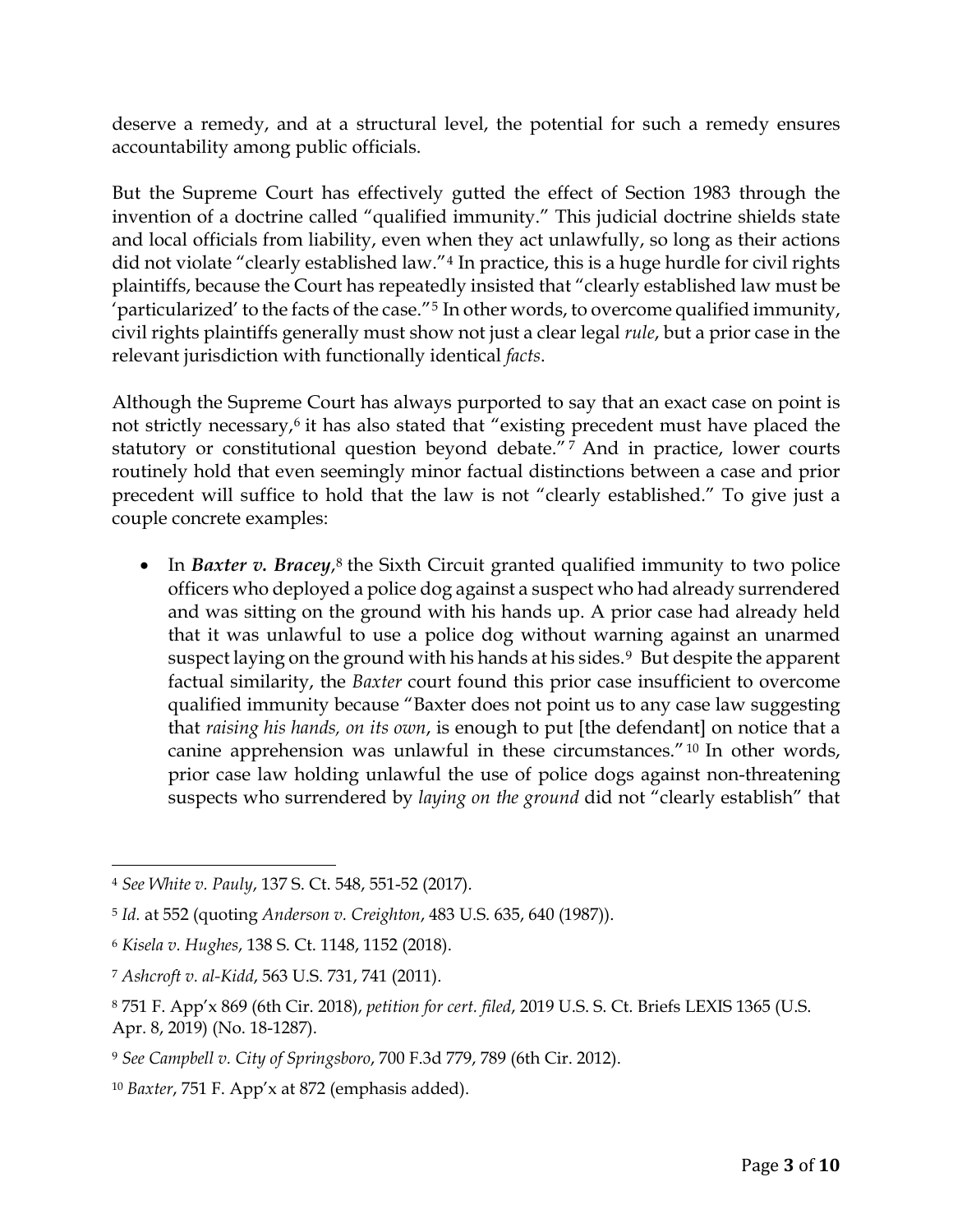it was unlawful to deploy police dogs against non-threatening suspects who surrendered by *sitting on the ground with their hands up*.

• In *Latits v. Philips*,<sup>[11](#page-3-0)</sup> the Sixth Circuit granted immunity to a police officer who rammed his vehicle into the car of a fleeing suspect, drove the suspect off the road, then jumped out of his vehicle, ran up to the suspect's window, and shot him three times in the chest, killing him. The court acknowledged that several prior cases had clearly established that "'shooting a driver while positioned to the side of his fleeing car violates the Fourth Amendment, absent some indication suggesting that the driver poses more than a fleeting threat.'"[12](#page-3-1) Even though that statement would seem to govern this case exactly, the majority held that these prior cases were "distinguishable" because they "involved officers confronting a car in a parking lot and shooting the non-violent driver as he attempted to *initiate* flight," whereas here "Phillips shot Latits *after* Latits led three police officers on a car chase for several minutes."[13](#page-3-2) The lone dissenting judge in this case noted that "the degree of factual similarity that the majority's approach requires is probably impossible for any plaintiff to meet."[14](#page-3-3)

Thus, given how the "clearly established law" test works in practice, whether victims of official misconduct will get redress for their injuries turns not on whether state actors broke the law, nor even on how serious their misconduct was, but simply on the happenstance of the fact patterns of prior judicial decisions.

Perhaps most disturbingly, the doctrine can have the perverse effect of making it *harder* to overcome qualified immunity when misconduct is *more* egregious—precisely because extreme, egregious misconduct is less likely to have arisen in prior cases. In the words of Judge Don Willett, one of President Trump's appointees to the Fifth Circuit, "[t]o some observers, qualified immunity smacks of unqualified impunity, letting public officials duck consequences for bad behavior—no matter how palpably unreasonable—as long as they were the *first* to behave badly."[15](#page-3-4)

There is no shortage of cases illustrating this point, but the following two are representative:

<span id="page-3-0"></span><sup>11</sup> 878 F.3d 541 (6th Cir. 2017).

<span id="page-3-1"></span><sup>12</sup> *Id.* at 552-53 (quoting *Hermiz v. City of Southfield*, 484 F. App'x 13, 17 (6th Cir. 2012)).

<span id="page-3-2"></span><sup>13</sup> *Id.* at 553.

<span id="page-3-3"></span><sup>14</sup> *Id.* at 558 (Clay, J., concurring in part and dissenting in part).

<span id="page-3-4"></span><sup>15</sup> *Zadeh v. Robinson*, 928 F.3d 457, 480 (5th Cir. 2019) (Willett, J., concurring in part and dissenting in part).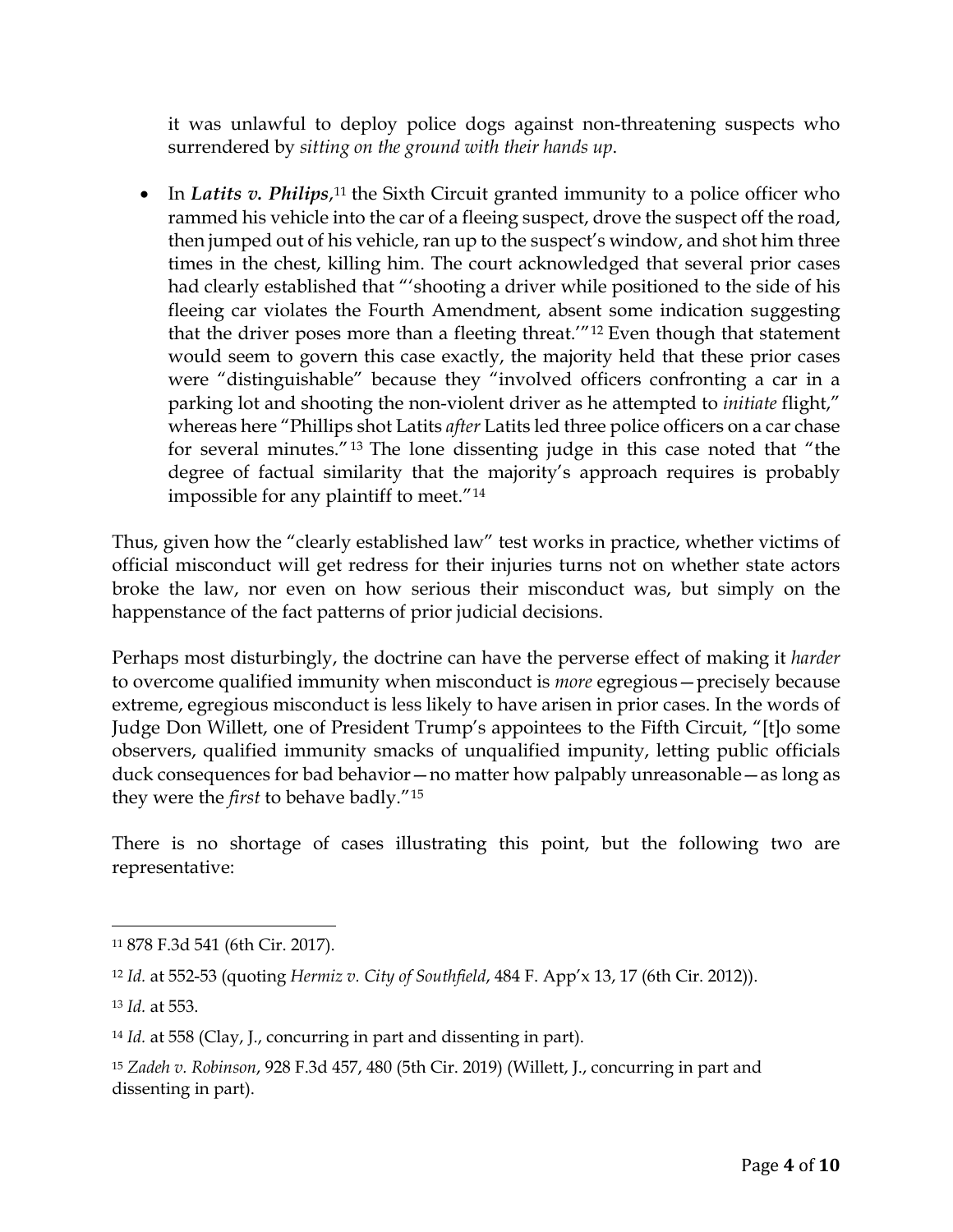- *Corbitt v. Vickers*:<sup>[16](#page-4-0)</sup> Police officers pursued a criminal suspect into an unrelated family's backyard, at which time one adult and six minor children were outside. The officers demanded they all get on the ground, everyone immediately complied, and the police took the suspect into custody. But then the family's pet dog walked into the scene, and without any provocation or threat, one of the deputy sheriffs started firing off shots at the dog. He repeatedly missed, but did strike a ten-year-old who was still lying on the ground nearby. The child suffered severe pain and mental trauma and has to receive ongoing care from an orthopedic surgeon. The Eleventh Circuit granted qualified immunity on the grounds that no prior case law involved the "unique facts of this case."[17](#page-4-1) One judge did dissent, reasonably explaining that "no competent officer would fire his weapon in the direction of a nonthreatening pet while that pet was surrounded by children."[18](#page-4-2)
- *Kelsay v. Ernst*:[19](#page-4-3) Melanie Kelsay was playing at a public pool with her friend, when some onlookers thought her friend might be assaulting her and called the police. The police arrested her friend, even though she repeatedly told them he had not assaulted her. While talking with a deputy, Matt Ernst, Kelsay saw that her daughter had gotten into an argument with a bystander and tried to go check on her. Ernst grabbed her arm and told her to "get back here," but Kelsay again said she needed to go check on her daughter, and began walking toward her. Ernst then ran up behind her, grabbed her, and slammed her to the ground in a "blind body slam" maneuver, knocking her unconscious and breaking her collarbone. The Eighth Circuit granted Ernst qualified immunity on the grounds that no prior cases specifically held that "a deputy was forbidden to use a takedown maneuver to arrest a suspect who ignored the deputy's instruction to 'get back here' and continued to walk away from the officer."[20](#page-4-4)

In the wake of George Floyd's death at the hands of Minnesota police in May 2020, policing reform in general and qualified immunity reform in particular have emerged as issues of national importance. Indeed, journalists and commentators of all stripes—

<span id="page-4-0"></span><sup>16</sup> 929 F.3d 1304 (11th Cir. 2019).

<span id="page-4-1"></span><sup>17</sup> *Id.* at 1316.

<span id="page-4-2"></span><sup>18</sup> *Id.* at 1323 (Wilson, J., dissenting).

<span id="page-4-3"></span><sup>19</sup> 933 F.3d 975 (8th Cir. 2019) (en banc).

<span id="page-4-4"></span><sup>20</sup> *Id.* at 980.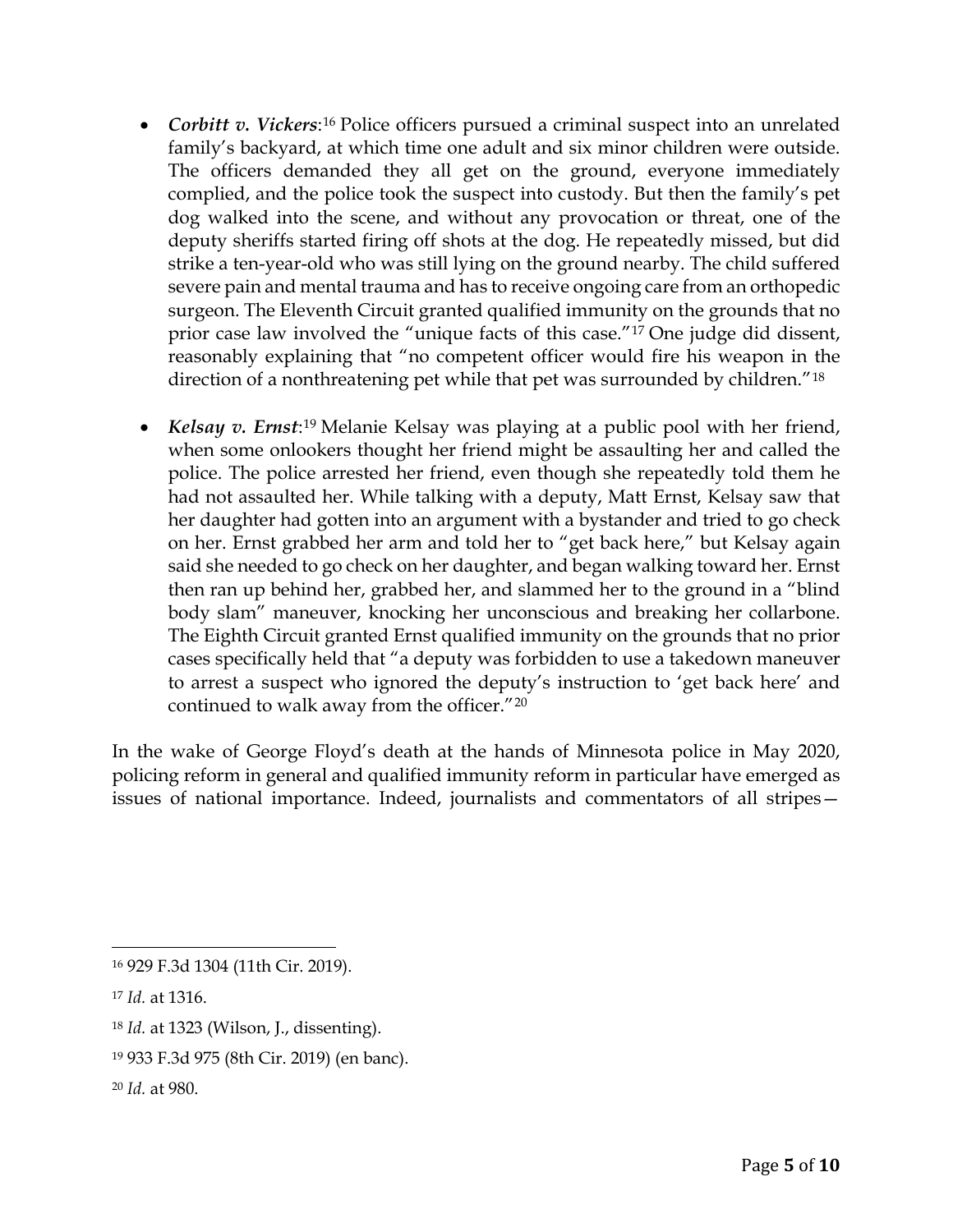including the New York Times,  $21$  Fox News,  $22$  Slate,  $23$  and Reason $24$  – noted the direct connection between George Floyd's death and the doctrine of qualified immunity. Unfortunately, the national debate around qualified immunity has given rise to several persistent misunderstandings about what the doctrine actually is, and what eliminating or reforming it would actually entail. In the remainder of my testimony, I will discuss the most important of these misunderstandings.

*First***, qualified immunity is not a "good faith" defense, and it is unnecessary to protect the discretion of police officers to make difficult, on-the-spot decisions in the field.** One of the most prevalent misunderstanding of qualified immunity is that the doctrine is somehow necessary to protect police officers from civil liability anytime they make a good-faith mistake of judgment in the line of duty. But this belief fundamentally misunderstands what qualified immunity actually is and how it works in practice.

The doctrine of qualified immunity only matters when a public official has, in fact, violated someone's federally protected rights. This means that if a police officer has not committed any constitutional violation, then by definition, they do not need qualified immunity to protect themselves from liability, because they have not broken the law in the first place. And the Supreme Court has made crystal clear that when police officers make good-faith mistakes of judgment—like arresting someone who turns out to be innocent, or using force that turns out to have been unnecessary—then they have not violated the Fourth Amendment at all, so long as they acted reasonably.[25](#page-5-4)

In other words, deference to reasonable, on-the-spot decisions by police officers is already baked into our substantive Fourth Amendment jurisprudence, and qualified immunity is

<span id="page-5-3"></span><sup>24</sup> C.J. Ciaramella, *The Supreme Court Has a Chance To End Qualified Immunity and Prevent Cases Like George Floyd's*, Reason, May 29, 2020, *available at* https://reason.com/2020/05/29/thesupreme-court-has-a-chance-to-end-qualified-immunity-and-prevent-cases-like-george-floyds/.

<span id="page-5-4"></span><sup>25</sup> *See Graham v. Connor*, 490 U.S. 386, 397 (1989) ("The 'reasonableness' of a particular use of force must be judged from the perspective of a reasonable officer on the scene, rather than with the 20/20 vision of hindsight. . . . The calculus of reasonableness must embody allowance for the fact that police officers are often forced to make split-second judgments—in circumstances that are tense, uncertain, and rapidly evolving—about the amount of force that is necessary in a particular situation.").

<span id="page-5-0"></span><sup>21</sup> Editorial, *How the Supreme Court Lets Cops Get Away With Murder*, N.Y. Times, May 29, 2020.

<span id="page-5-1"></span><sup>22</sup> Tyler Olson, *George Floyd case revives 'qualified immunity' debate, as Supreme Court could soon take up issue*, Fox News, May 29, 2020, *available at* https://www.foxnews.com/politics/george-floydcase-revives-debate-on-qualified-immunity-for-government-officials.

<span id="page-5-2"></span><sup>23</sup> Mark Joseph Stern, *The Supreme Court Broke Police Accountability. Now It Has the Chance to Fix It.*, Slate, May 27, 2020, *available at* https://slate.com/news-and-politics/2020/05/george-floydsupreme-court-police-qualified-immunity.html.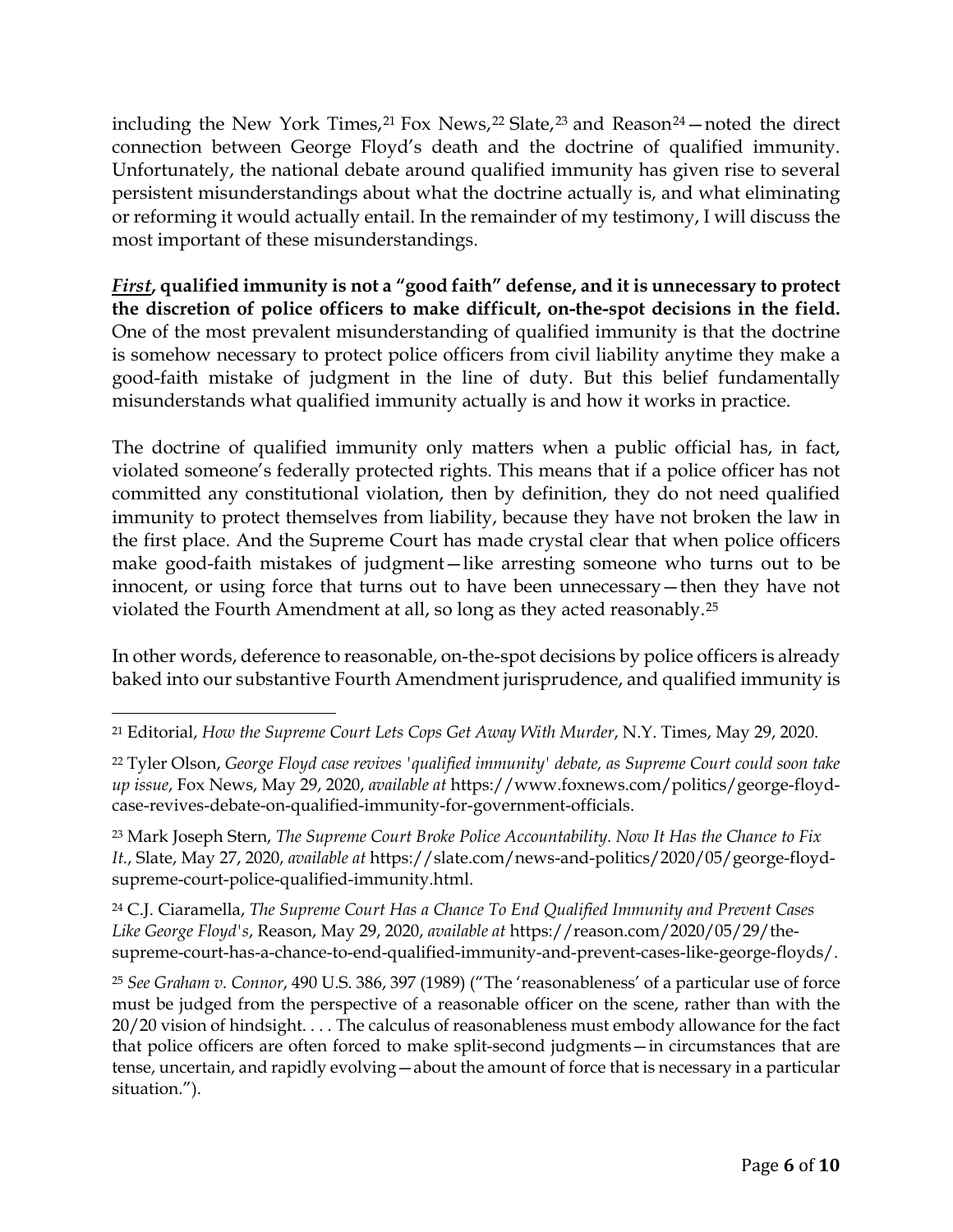unnecessary to protect it. The cases where qualified immunity ends up making the difference are not cases where officers made reasonable mistakes of judgment, but rather cases where officers were acting objectively *unreasonably*, but where a court simply had yet to address that exact scenario.

For example, in a case called *Jessop v. City of Fresno*,<sup>[26](#page-6-0)</sup> the Ninth Circuit granted immunity to police officers alleged to have stolen over \$225,000 in cash and rare coins while executing a search warrant. The court said that while "the theft [of] personal property by police officers sworn to uphold the law" may be "morally wrong," the officers could not be sued for the theft because the Ninth Circuit had never specifically decided "whether the theft of property covered by the terms of a search warrant, and seized pursuant to that warrant, violates the Fourth Amendment."<sup>[27](#page-6-1)</sup> In other words, the fact that these officers were self-evidently acting in bad faith was entirely irrelevant—all that mattered was that this particular court had yet to address this particular question.

Similarly, in a recent decision called *Frasier v. Evans*, [28](#page-6-2) the Tenth Circuit granted immunity to police officers who knowingly violated a man's First Amendment rights by harassing, threatening, and illegally searching him, all because he had recorded them making an arrest in public. For years, these officers had been explicitly trained that citizens have a First Amendment right to record them in public, so there was no dispute that these defendants, far from acting in good faith, had *actual* knowledge that they were violating someone's rights. But they still received immunity, for the sole reason that the Tenth Circuit had yet to address this exact question.[29](#page-6-3)

*Second***, qualified immunity does not help deter or dismiss "frivolous" civil rights claims.** Another of the common arguments made in support of qualified immunity is that the doctrine is necessary to ensure that public officials, especially police officers, are not forced to endure the time and expense of defending themselves against non-meritorious lawsuits. While this concern is reasonable in the abstract, it once again misunderstands the nature of the qualified immunity and the reality of civil rights litigation.

Recall that qualified immunity only makes a difference in cases where (1) a public official has, in fact, violated someone's constitutional rights, but (2) a court nevertheless holds that those rights were not "clearly established" at the time of their violation. Thus, by definition, qualified immunity only makes a difference where the underlying case is meritorious. If a civil rights suit is actually "frivolous" - i.e., it is either legally or factually

<span id="page-6-0"></span><sup>26</sup> 936 F.3d 937 (9th Cir. 2019).

<span id="page-6-1"></span><sup>27</sup> *Id.* at 941 & n.1.

<span id="page-6-2"></span><sup>28</sup> 992 F.3d 1003 (10th Cir. 2021).

<span id="page-6-3"></span><sup>29</sup> *Id.* at 1021.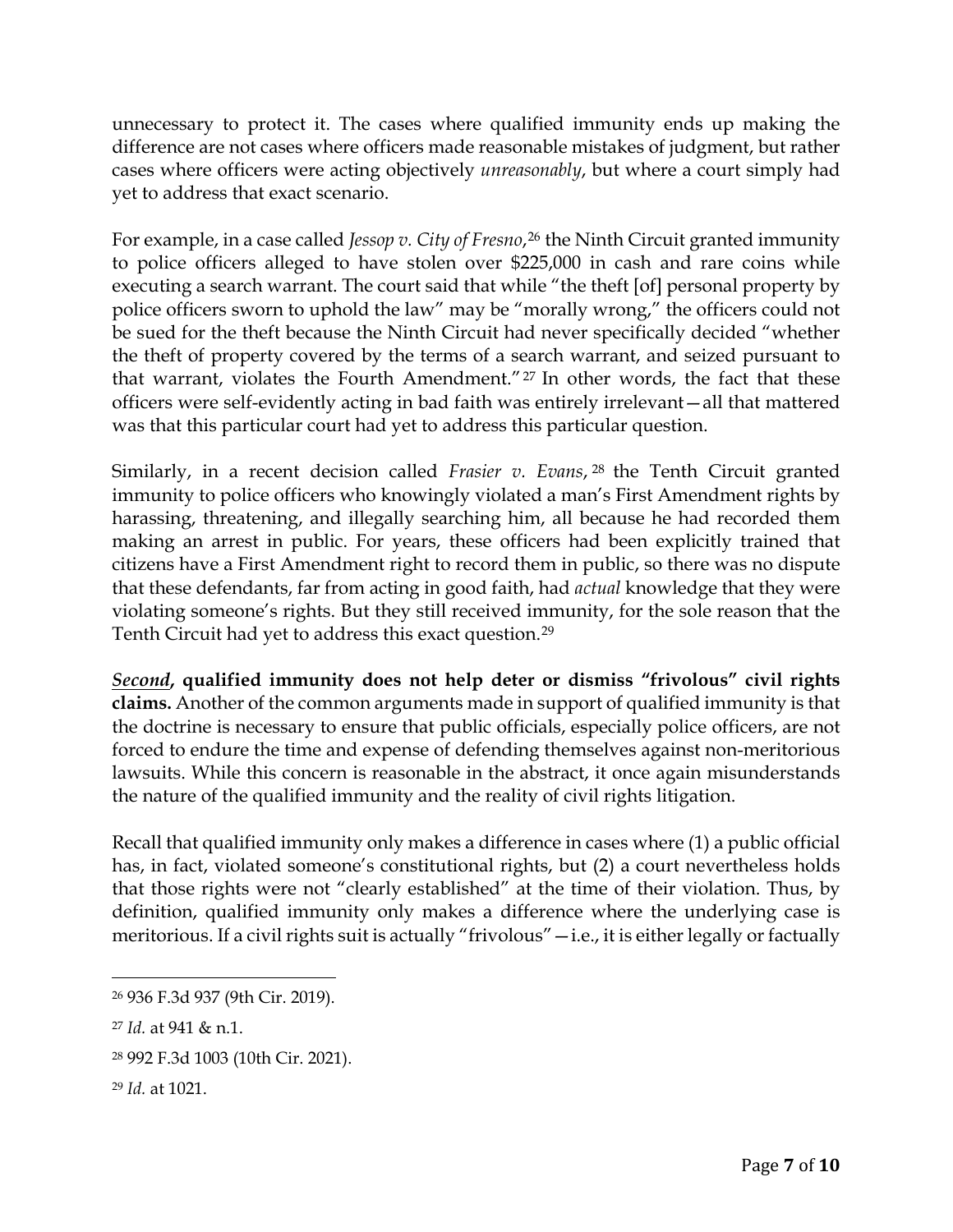unsupported—then qualified immunity is irrelevant, and other tools of civil procedure are perfectly capable of dismissing such claims.

This common-sense understanding is borne out by the empirical data, which reveals that qualified immunity is remarkably *ineffective* at dismissing suits at the earliest stages of civil litigation. The best source of information here is Professor Joanna Schwartz's 2017 article *How Qualified Immunity Fails*.[30](#page-7-0) Schwartz analyzed all Section 1983 claims brought against law enforcement officials in a sample of five federal judicial districts from 2011- 2012. This included a total of 979 cases in which qualified immunity could, in principle, be raised. And out of all 979 cases, only *seven* (0.6%) of them were dismissed prior to discovery.[31](#page-7-1) Courts were much more likely to dismiss cases based on qualified immunity at the summary-judgment stage (after discovery occurred), but this still resulted in dismissing only 31 (2.6%) total cases. In other words, notwithstanding qualified immunity's purported value in sparing defendants from having to litigate nonmeritorious cases, the doctrine almost never achieves this intended goal.

Schwartz's analysis also reflects that other tools of civil procedure are far more effective at weeding out non-meritorious complaints than qualified immunity is. For example, out of all the Section 1983 cases that she considered, 86 were resolved on motions to dismiss *not* based on qualified immunity (compared to 7 that *were* based on qualified immunity), and 100 were resolved on motions for summary judgment not based on qualified immunity (compared to 27 that were based on qualified immunity).<sup>[32](#page-7-2)</sup>

*Third***, eliminating or reforming qualified immunity would not negatively impact retention or morale in the law enforcement community.** Although qualified immunity applies in all civil rights cases brought against any public official, the doctrine has special urgency in the context of law enforcement. One persistent narrative in our ongoing national debate is that retaining qualified immunity is necessary to protect the integrity and morale of the law enforcement profession, but the exact opposite is true—qualified immunity *hurts* the law enforcement community, by depriving officers of the public trust and confidence that is necessary for them to do their jobs safely and effectively.<sup>[33](#page-7-3)</sup>

<span id="page-7-1"></span><sup>31</sup> Schwartz, *supra*, at 46.

<span id="page-7-2"></span><sup>32</sup> *Id.*

<span id="page-7-0"></span><sup>30</sup> Joanna C. Schwartz, *How Qualified Immunity Fails*, 127 YALE L.J. 1 (2017). Schwartz's analysis is largely consistent with a prior study finding that, in constitutional cases brought against federal actors, qualified immunity led to just 2% of case dismissals over a three-year period. *See*  Alexander A. Reinert, *Measuring the Success of* Bivens *Litigation and Its Consequences for the Individual Liability Model*, 62 STAN. L. REV. 809, 845 (2010).

<span id="page-7-3"></span><sup>33</sup> *See generally* James Craven, Jay Schweikert, and Clark Neily, *How Qualified Immunity Hurts Law Enforcement*, CATO INSTITUTE (February 22, 2022), https://www.cato.org/study/howqualified-immunity-hurts-law-enforcement.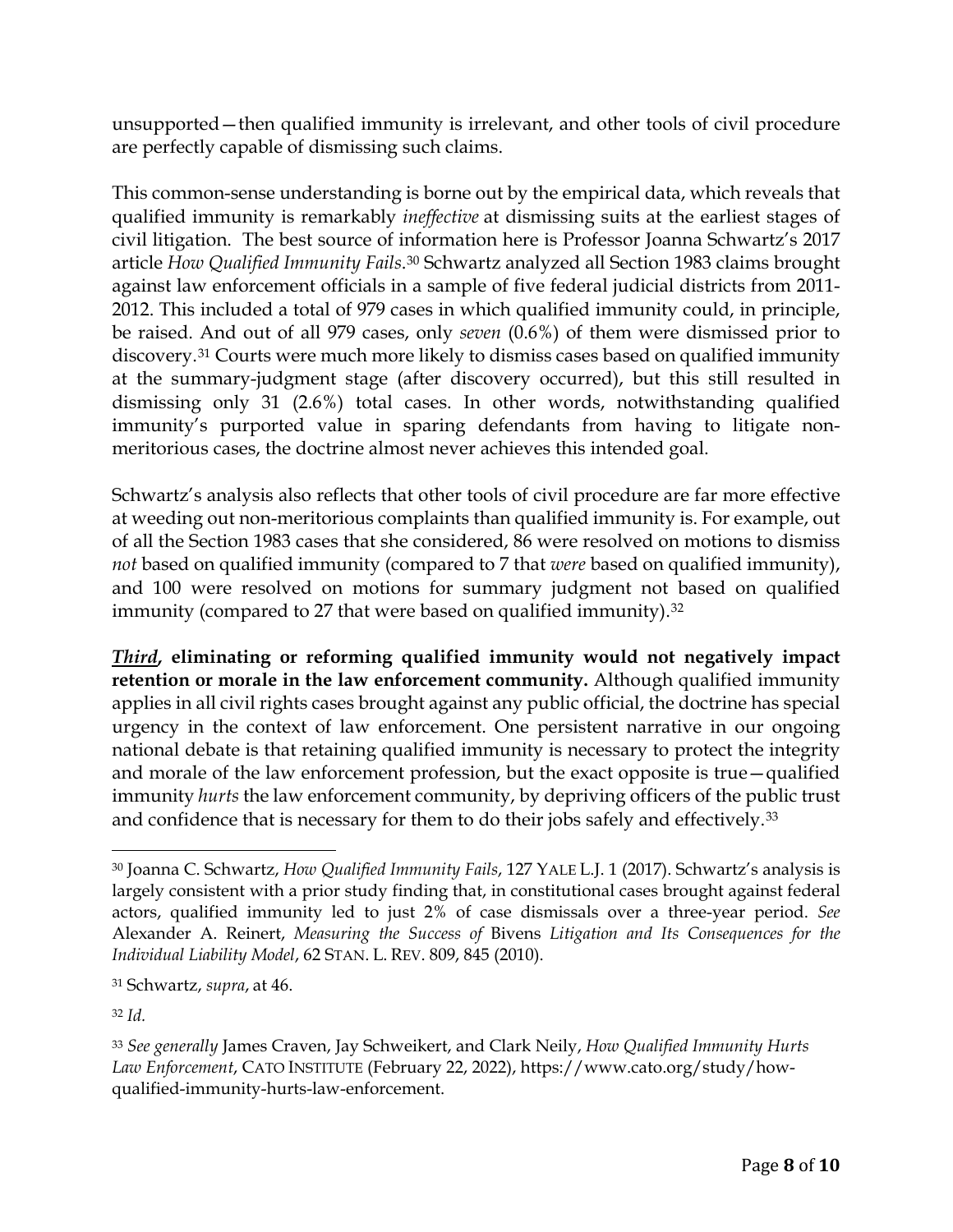Policing is dangerous, difficult work, and public perception of accountability is absolutely essential to police effectiveness.<sup>[34](#page-8-0)</sup> Yet in the aftermath of many high-profile police killings—most obviously, the murder of George Floyd—Gallup reported that trust in police officers had reached a twenty-seven-year low.[35](#page-8-1) For the first time ever, fewer than half of Americans placed confidence in their police force. This drop in confidence has been driven in large part by videos of high-profile police killings of unarmed suspects, but also the public perception that officers who commit such misconduct are rarely held accountable for their actions.<sup>[36](#page-8-2)</sup> Indeed, according to a recent survey of more than 8,000 police officers themselves, 72 percent *disagreed* with the statement that "officers who consistently do a poor job are held accountable."<sup>[37](#page-8-3)</sup>

Without public trust, police officers cannot safely and effectively carry out their responsibilities. [38](#page-8-4) In the survey mentioned above, a staggering nine in ten lawenforcement officers reported increased concerns about their safety in the wake of highprofile police shootings.[39](#page-8-5) Eighty-six percent agreed that their jobs have become more difficult as a result. Many looked to improved community relations for a solution, and more than half agreed "that today in policing it is very useful for departments to require officers to show respect, concern and fairness when dealing with the public." [40](#page-8-6) Responding officers also showed strong support for increased transparency and

<span id="page-8-3"></span><sup>37</sup> Rich Morin et al., Pew Research Ctr., *Behind the Badge* 40 (2017), https://pewrsr.ch/2z2gGSn.

<span id="page-8-4"></span><sup>38</sup> Inst. on Race and Justice, *supra*, at 20-21 ("Being viewed as fair and just is critical to successful policing in a democracy. When the police are perceived as unfair in their enforcement, it will undermine their effectiveness."); U.S. Dep't of Justice, *Investigation of the Ferguson Police Department* 80 (Mar. 4, 2015) (A "loss of legitimacy makes individuals more likely to resist enforcement efforts and less likely to cooperate with law enforcement efforts to prevent and investigate crime.").

<span id="page-8-6"></span><sup>40</sup> *Id.* at 72.

<span id="page-8-0"></span><sup>34</sup> *See generally* Inst. on Race and Justice, Northeastern Univ., *Promoting Cooperative Strategies to Reduce Racial Profiling* (2008).

<span id="page-8-1"></span><sup>35</sup> Aimee Ortiz, *Confidence in Police Is at Record Low, Gallup Survey Finds*, N.Y. TIMES (Aug. 12, 2020), https://www.nytimes.com/2020/08/12/us/gallup-poll-police.html.

<span id="page-8-2"></span><sup>36</sup> *See* Mike Baker, et al., *Three Words. 70 Cases. The Tragic History of 'I Can't Breathe.'*, N.Y. TIMES (June 29, 2020), https://www.nytimes.com/interactive/2020/06/28/us/i-cant-breathe-policearrest.html.

<span id="page-8-5"></span><sup>39</sup> Pew Research Ctr., *supra*, at 65.